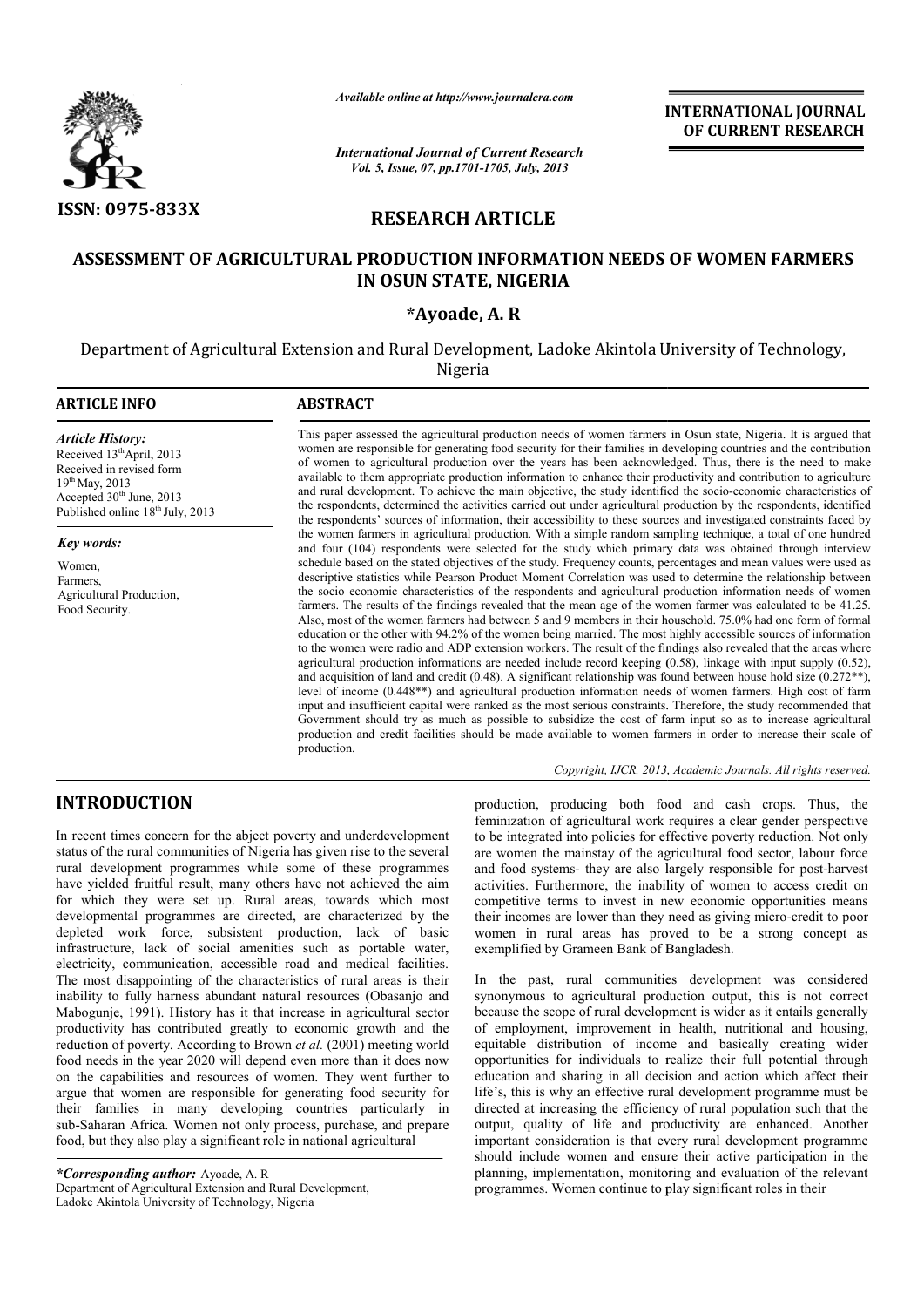contribution to agricultural development; however women have more specific needs and constraints in participation and having access to information (Kotze, 2003). According to Van Crowder (1997), women farmers are constrained by social and institutional fact which includes access to credit input, modern technology, these are facts that limit women ability to improve agricultural production and the well beings of their families in the pre-colonial days, women in Africa cultivated food crops while men hunted and fought wars. Women constituted an important live wire of peasant farming distributed all over Nigeria. It is estimated that about 44% of farm labour in southern states, 45% in the eastern states, 13% in the middle belt states and 51% in the northern states are women (Olaleye, 1998). Women are equally efficient in seed bed preparation, tilling, sowing, fertilizer application, fodder cutting, weeding, inter cropping, transplanting husking, threshing, drying, storing cereals and fodder (including making mud bins for storage), selling produce and harvesting of all the crops, fruits and vegetables (Shah & Khan, 2004). Women often devote more time to these tasks than men do. They carry out these tasks in addition to their normal domestic chores of work. Surveys have revealed that a woman works 12 to 15hours a day on various economic activities and household chores (ESCAP, 1997). On an average, women in a farm family remain extremely busy during the two farming seasons in sowing and harvesting. Women participation in agricultural production is not a new phenomenon. They contribute about 60% of the labour force, produce 80% of food, earn 10% of the monetary income, but own just 1% of the farm assets (Banji and Okunade, 2005).

Stanley (1990) posited that information is one of the basic needs after air, water, food, and shelter and the developments in society depend largely on the availability and access to accurate and reliable information. Expectedly, the information generated from different sources should reach the intended users and ultimately meet their needs. According to kuponiyi and Sodeinde, 2005, communication of agricultural production information has a very vital role to play in any serious effort to improve the condition of rural dwellers as agriculture being the major occupation of rural dwellers need to be continuously improved as and this largely depend on the abundance of technological information available in the system. According to (Banmeke and Olowu, 2005), Variations in the information needs of women farmers in the south western Nigeria have been demonstrated as socioeconomic variables may influence the agricultural information needs of the women farmers in the country. They further emphasized that the specific information needs of the target audience should be taken into consideration, to meet their needs and aspirations. Women in Nigeria engage in various farming activities such as planting, weeding, hoeing, harvesting, threshing and winnowing of agricultural products as well as the processing, storage and marketing of these farm produce. Many of these women farmers in the country are also directly involved in the production of some important crops: as yams, maize, cassava, groundnut, among others. Although rural women are actively involved in the process of food production, processing and marketing. Social and economic constraints have placed barriers around their access to scientific and technological information (Damisa and Yohna, 2007). The women folks do not have the needed technical knowledge to enable them derive productive use of farm input for optimum yield. According to Trauger (2004), African women farmers labour without crucial support that could raise their agricultural productivity. Scarce inputs like credit, improved seeds, among others rarely flow to women in the African country side. Women play a dominant and prominent role in agricultural production and development and improving the status of women farmers is often seen as a crucial element to improving the well-being of women, their families and their communities. Yet women in comparison to men are often disadvantaged in all aspects and are usually underserved by extension. Hence creating an information gap which this study tends to fill. Taylor and Fransman (2004) suggest that programmes that provide different kinds of learning and encourage dialogue and exploration of different experiences are likely to create appropriate environment for women to

learn. Therefore, the general objective of this research is to conduct an agricultural production information needs assessments of women farmers in Osun state, Nigeria. Other specific objectives are to: identify the socio economic characteristics of the respondents, identify the activities carried out under agricultural production, determine the respondents' sources of information, their accessibility to these sources and identify the constraints faced by the women in agricultural production. The study further determined the relationship between the socio economic characteristics of the women and their agricultural production information needs.

## METHODOLOGY

The study was carried out in Obokun Local Government Area (LGA) of Osun State which is one of the 30 LGA in the state. The study utilized primary data which were obtained through a well structured, pretested and validated interview schedule of both closed and open ended questions based on the stated objectives of the study. Simple random sampling technique was used to select 50% of the women farmers based on the list of the registered women farmers with the department of agriculture, women and rural development in the local government headquarter of the study area. In all a total number of one hundred and four (104) respondents constitutes the sample size. Both descriptive and inferential statistical tool was used for data analysis such as percentage, frequency table, and mean. Descriptive statistical analysis was used to analyze the socio-economic characteristics of the respondents and Pearson Product Moment Correlation was used to test the hypothesis of the study. Two major variables that were used are dependent and independent variables. The dependent variable of the study was the women's agricultural production information needs in the area. This was measured by asking the women farmers their basic information needs to be met in agricultural production. These needs were measured by how well they were informed about these areas and the independent variables were the socio economic characteristics of women in the study area.

## DATA ANALYSIS AND INTERPRETATION OF RESULT

#### Socio-Economic Characteristics of Respondents

The result of Table 1 below reveals the responses to the respondents' age, number of years of farming experience, education level, household size, level of income and source of labor.

### Table 1. Distribution of Respondent according to Socio-Economic **Characteristics**

| Age                           |                |      |
|-------------------------------|----------------|------|
| $31 - 40$                     | 22             | 21.2 |
| $41 - 50$                     | 18             | 17.3 |
| 51-60                         | 14             | 13.5 |
| 61-70                         | 10             | 9.6  |
| Above 80                      | $\overline{c}$ | 1.9  |
| Marital status                |                |      |
| Single                        | 6              | 5.8  |
| Married                       | 98             | 94.2 |
| Educational level             |                |      |
| No formal education           | 26             | 25.0 |
| Primary education completed   | 24             | 23.1 |
| Primary education uncompleted | 2              | 1.9  |
| Secondary education completed | 42             | 40.4 |
| Tertiary education            | 10             | 9.6  |
| Years of experience           |                |      |
| $1 - 10$                      | 42             | 40.5 |
| $11 - 20$                     | 32             | 30.7 |
| 21-30                         | 14             | 13.5 |
| $31 - 40$                     | 6              | 5.8  |
| $41 - 50$                     | 6              | 5.7  |
| 51-60                         | 4              | 3.8  |
| House hold size               |                |      |
| $0 - 4$                       | 34             | 32.7 |
| 5-9                           | 60             | 57.7 |
| $10 - 14$                     | 10             | 9.6  |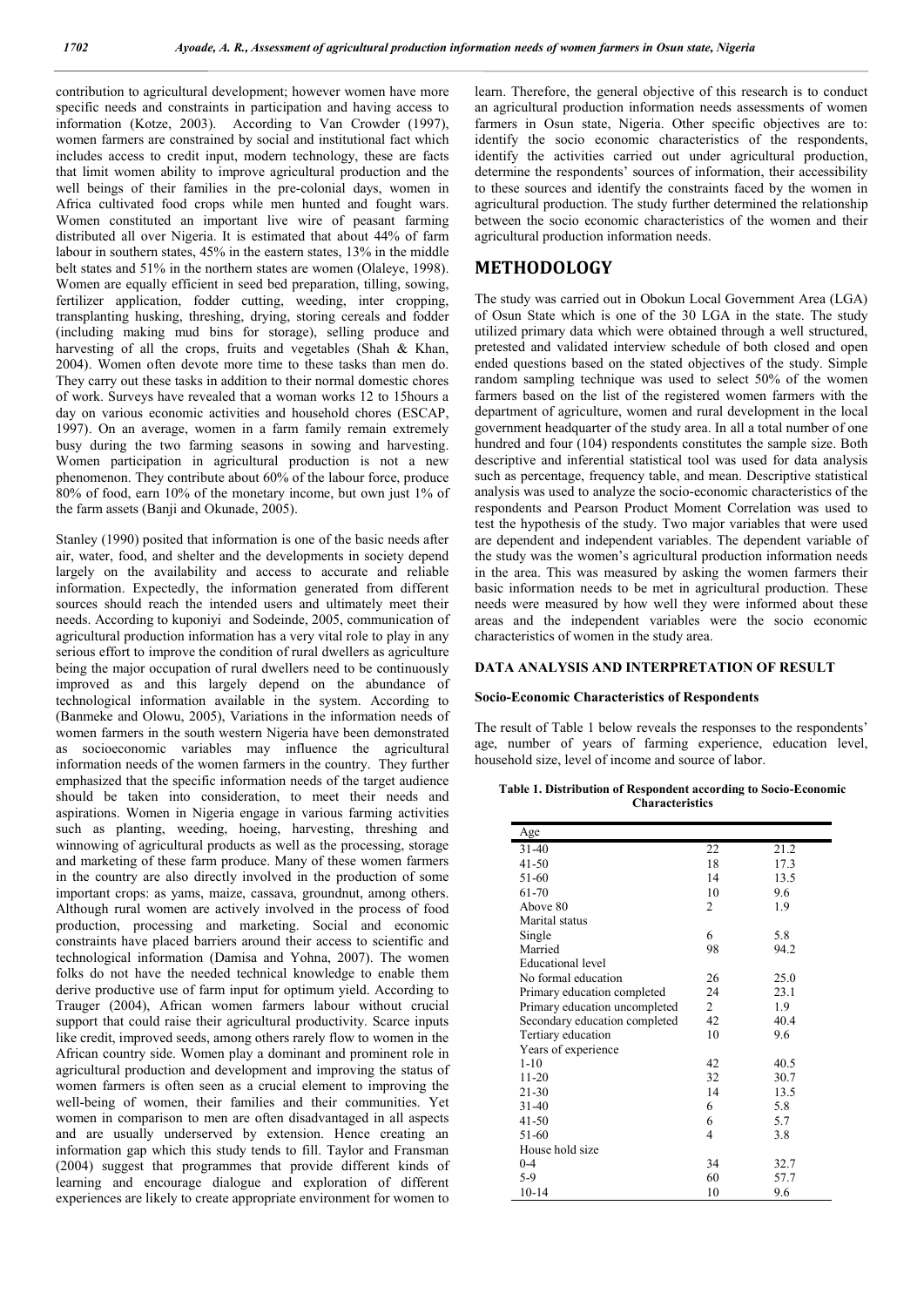| Income level        |                |      |
|---------------------|----------------|------|
| 10000-50000         | 84             | 80.6 |
| 50000-100000        | 16             | 16.6 |
| >10000              | 4              | 3.8  |
| Mode of inheritance |                |      |
| Inherited           | 62             | 59.6 |
| Lease               | 2              | 1.9  |
| Rented              | 40             | 38.5 |
| Source of labour    |                |      |
| Self                | 26             | 25.0 |
| Hire                | 76             | 73.1 |
| Family              | 2              | 1.9  |
| Type of farming     |                |      |
| Cash crop           | 2              | 1.9  |
| Mixed Farming       | $\overline{c}$ | 1.9  |
| Crop Production     | 100            | 96.2 |

Source: Field Survey, 2011

Majority of the respondents falls between the age bracket of 21 and 40 years which implies that the respondents were within their prime age and expected to be active and agile in agricultural production. In terms of marital status, 5.8% of the respondents were single while 94.2% were married which implies that most of the women farmers in the study area were married and had support from their spouses and children. 80.6% of the women earned between 10000 and 50000 monthly and a high percentage of the respondents (75.0%) had one form of formal education or the other which might serve as an advantage to adoption of agricultural innovations as high level of formal education has been revealed by Ogunwale 2000 to influence rate of adoption of agricultural innovations thereby enhancing productivity. With years of experience in farming, most (40.5%) of the respondents had 10 years of experience. This implies that women farmers in the study area had considerable years of farming experience. A high (57.7%) of the respondents had between 5 and 9 members in their house hold, hence family labour could be available for crop production. 59.6% of the respondents acquired their farm land through inheritance and the same percentage (59.6%) were mainly involved in food crop production.

## Activities carried out under agricultural production

The activities carried out under agricultural production such as preplanting operation, planting operation and post planting operation are presented in Table 2. The result depicts that for pre-plant operation, 92.3% of the respondents carried out site selection activities yearly. 57.7% carried out land clearing activities monthly and 88.5% carried out seed bed preparation activities yearly while 90.5% of the respondents carried out land preparation on yearly basis. For the planting operation, 88.5% carried out nursery operation activities yearly, 94.2% carried out seed selection activities yearly and 92.3% carried out seed sowing and planting activities yearly while 82.7% carried out seed sowing and planting weekly. For post planting operation, 73.1% carried out fertilizer application activities yearly while 86.5% carried out weed control activities monthly. Also 92.3% carried out pest and diseases control activities monthly and 59.6% carried out supplying activities yearly. It can be inferred from the result of findings that most of the three stage operations were carried out yearly except for seed sowing which was done weekly and weed control activities which was done monthly.

#### Sources of information and Accessibility level

The data in Table 3 reveals the ranking order of the various sources of information available to women farmers in the study area. The result depicts that to most of the women farmers, farmers' programme on radio is the most accessible source of information with a weighted mean score of 1.63. Followed by information from ADP extension workers with a WMS of 1.54. This implies that most of the women farmers used radio and ADP extension workers as their primary source of information, hence, technical information provided by these agents would be crucial to successful crop production practices.

#### Constraints Encountered in Agricultural Production

Table 4 shows the result of responses to the question that respondents should identify the constraints they face during their farm operations.

| Planting operation                  | Yearly   | Monthly  | Weekly  | Daily  | Total    |
|-------------------------------------|----------|----------|---------|--------|----------|
| Pre-planting operation              |          |          |         |        |          |
| Site selection                      | 96(92.3) | 8(7.7)   | 0(0)    | 0(0)   | 104(100) |
| Land clearing                       | 32(30.8) | 60(57.7) | 10(9.6) | 2(1.9) | 104(100) |
| Seed bed preparation                | 92(88.5) | 10(9.6)  | 0(0)    | 2(1.9) | 104(100) |
| Land preparation                    | 94(90.4) | 8(7.7)   | 2(1.9)  | 0(0)   | 104(100) |
| Planting-operation                  |          |          |         |        |          |
| Nursery operation and transplanting | 92(88.5) | 12(11.5) | 0(0)    | 0(0)   | 104(100) |
| Seed selection                      | 98(94.2) | 6(5.8)   | 0(0)    | 0(0)   | 104(100) |
| Seed rate                           | 96(92.3) | 8(7.7)   | 0(0)    | 0(0)   | 104(100) |
| Seed sowing and planting            | 86(82.7) | 18(17.3) | 0(0)    | 0(0)   | 104(100) |
| Post-planting operation             |          |          |         |        |          |
| Fertilizer application              | 76(73.1) | 26(25.0) | 2(1.9)  | 0(0)   | 104(100) |
| Weed control                        | 8(7.7)   | 90(86.5) | 6(5.8)  | 0(0)   | 104(100) |
| Pest and diseases control           | 4(3.8)   | 96(92.3) | 4(3.8)  | 0(0)   | 104(100) |
| Supplying                           | 62(59.6) | 34(32.7) | 8(7.7)  | 0(0)   | 104(100) |

Table 2. Distribution of Activities Carried out Under Agricultural Production

Source: Field Survey, 2011

| Table 3. Distribution of how accessible they are to the Sources |
|-----------------------------------------------------------------|
|-----------------------------------------------------------------|

| Source of information      | Very accessible | Accessible | Not accessible | WMS  | <b>RANK</b>    |
|----------------------------|-----------------|------------|----------------|------|----------------|
| Television                 | 42(40.4)        | 12(11.5)   | 50(48.1)       | 0.92 | 3              |
| Friend                     | 16(15.4)        | 16(15.4)   | 72(69.2)       | 0.46 | 4              |
| Husband                    | 10(9.6)         | 6(5.8)     | 88(84.6)       | 0.25 |                |
| NGO <sub>s</sub>           | 4(3.8)          | 2(1.9)     | 98(94.2)       | 0.10 |                |
| <b>WIA Contact farmers</b> | 0(0)            | 12(11.5)   | 92(88.5)       | 0.12 | 6              |
| Radio                      | 70(67.3)        | 30(2885)   | 4(3.4)         | 1.63 |                |
| ADP extension agents       | 64(61.5)        | 32(30.8)   | 8(7.7)         | 1.54 | $\overline{2}$ |
| Newspapers/bulletins       | 2(1.9)          | 0(0)       | 102(98.1)      | 0.04 | 10             |
| Agricultural show          | 2(1.9)          | 4(3.8)     | 98(94.2)       | 0.08 | 8              |
| Field day                  | 0(0)            | 4(3.8)     | 100(96.2)      | 0.06 | 9              |

Source: Field Survey, 2011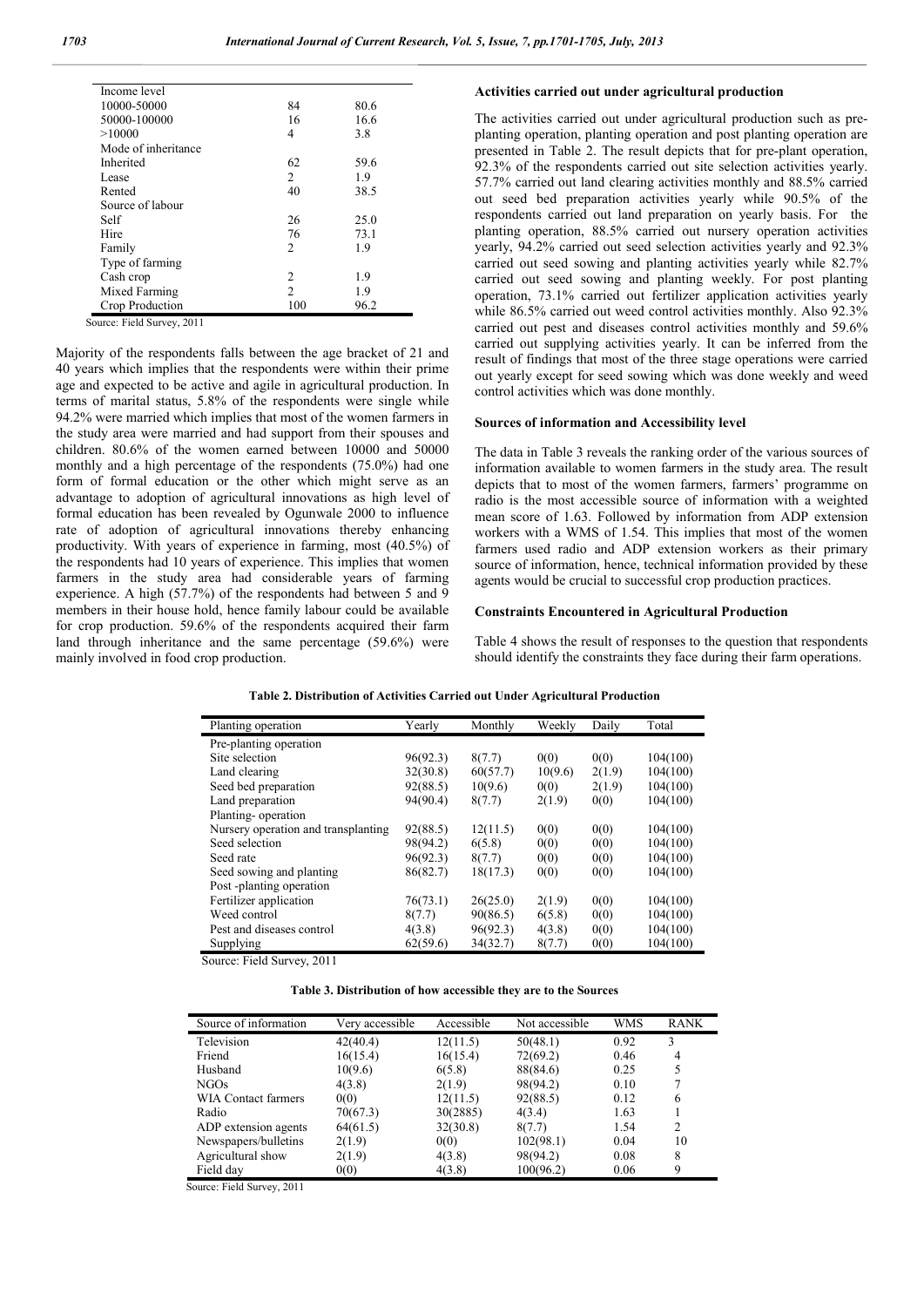## Table 4. Distribution of Constraints Encountered

| Constraints                             | Serious constraint | Mild constraint | Not a constraint | <b>WMS</b> | <b>RANK</b> |
|-----------------------------------------|--------------------|-----------------|------------------|------------|-------------|
| Poor transport system                   | 34(32.7)           | 66(63.5)        | 4(3.8)           | 1.29       | 9           |
| Poor storage facilities                 | 32(30.8)           | 70(67.3)        | 2(1.9)           | 1.29       | 9           |
| No access to farm land                  | 50(48.1)           | 50(48.1)        | 4(3.4)           | 1.44       | 6           |
| Lack of electricity                     | 16(17.3)           | 84(80.8)        | 2(1.9)           | 1.12       | 13          |
| Inadequate credit                       | 68(65.4)           | 34(32.7)        | 2(1.9)           | 1.63       |             |
| Poor marketing channel                  | 22(21.2)           | 82(78.8)        | 0(0)             | 1.23       | 10          |
| Lack of information                     | 44(42.3)           | 58(55.8)        | 2(1.9)           | 1.40       |             |
| Inadequate capital                      | 92(88.5)           | 8(7.7)          | 4(3.8)           | 1.85       |             |
| High cost of farm input                 | 98(94.2)           | 4(3.8)          | 2(1.9)           | 1.92       |             |
| Poor health condition                   | 26(25.0)           | 78(75.0)        | 0(0)             | 1.25       | 11          |
| High labour wages                       | 88(84.6)           | 14(13.5)        | 2(1.9)           | 1.83       |             |
| Shortage of improved planting materials | 88(84.6)           | 12(11.5)        | 4(3.8)           | 1.81       | 4           |
| Soil infertility                        | 68(65.4)           | 34(32.7)        | 2(1.9)           | 1.42       | 8           |
| Low literacy level                      | 20(19.2)           | 84(80.8)        | 0(0)             | 1.19       | 12          |

Source: Field Survey, 2011

Table 5. Distribution of respondent by their area of needs in agricultural production

| Information need               | Very well informed | Averagely informed | Not informed | <b>WMS</b> | <b>RANK</b> |
|--------------------------------|--------------------|--------------------|--------------|------------|-------------|
| Weed management                | 78(75.0)           | 26(25.0)           | 0(0)         | 1.63       | 4           |
| Harvesting                     | 84(80.8)           | 20(19.2)           | 0(0)         | 1.81       |             |
| Land preparation               | 80(76.9)           | 24(23.1)           | 0(0)         | 1.77       |             |
| Site selection                 | 72(69.2)           | 26(25.0)           | 6(5.5)       | 1.63       | 4           |
| Fertilizer application         | 26(25.0)           | 42(40.4)           | 36(34.6)     | 0.90       | 11          |
| Linkage with input supply      | 20(19.2)           | 14(13.5)           | 70(67.3)     | 0.52       | 13          |
| Acquisition of land and credit | 22(21.2)           | 6(5.8)             | 76(73.1)     | 0.48       | 14          |
| Land conservation              | 48(46.2)           | 24(23.1)           | 32(30.8)     | 1.15       | 9           |
| Record keeping                 | 24(23.1)           | 12(11.5)           | 68(65.4)     | 0.58       | 12          |
| Planting method                | 80(76.9)           | 22(21.2)           | 2(1.9)       | 1.75       | 3           |
| Mix farming                    | 66(63.5)           | 34(32.7)           | 4(3.8)       | 1.60       |             |
| Pest control                   | 72(69.2)           | 24(23.1)           | 8(7.7)       | 1.62       | 6           |
| Nursery operation              | 48(46.27)          | 30(28.8)           | 26(25.0)     | 1.21       | 8           |
| Increasing production          | 46(44.2)           | 28(26.9)           | 30(28.8)     | 1.15       | 9           |

Source: Field Survey, 2011

The constraints faced by the women farmers were categorized into serious constraints, mild constraints and not a constraint. High cost of farm input was ranked as the most serious constraints with a weighted mean score (WMS) of 1.92 followed by inadequate capital (1.85). This implies that high cost of farm input and inadequate capital were the most serious constraints faced by the women farmers among others in the study area.

## Agricultural production information Needs

Table 5 categorizes the need area of the women based on how well they were informed about these areas. The need assessment brought up several areas where respondents will like to receive training. The respondents require information on acquisition of land and credit, linkage with input supply, fertilizer application and record keeping. Also production informations are needed on fertilizer application and land conservation. Availability of these production information needs of women farmers which stems from crop production will enable extension agents to get the right information needed to the appropriate target.

## Correlation analysis between the socio economic characteristics of the women farmers and their production information needs

The result of Pearson Product Moment Correlation (PPMC) shows a significant relationship exist between house hold size (0.272\*\*), level of income (0.448\*\*) and women needs in agricultural production. This implies that a unit increase in house hold size will stimulate a corresponding increment in the needs of women for agricultural improvement. The result also indicates that level of income of the respondents also has a decisive influence on the needs of women in agricultural production. This implies that improvement in the needs of women in agricultural production increases with the level of income.

Table 6. Relationship between Socio-Economic Characteristics of women extension farmers and their needs

| Variables                   | R-value   | Remark          |
|-----------------------------|-----------|-----------------|
| Age                         | 0.183     | Not significant |
| Educational background      | 0.126     | No significant  |
| Years of farming experience | 0.151     | No significant  |
| House hold size             | $0.272**$ | Significant     |
| Level of income             | $0.448**$ | Significant     |

Source: Field Survey, 2011

\*\* Correlation is significant at the 0.01 level (2-tailed)

\* Correlation is significant at the 0.05 level (2-tailed)

### Conclusion

Most of the women farmers indicated the need for acquisition of land and credit, linkage with input supply, fertilizer application and record keeping. They have depended on information provided by radio agricultural programme and ADP extension workers. Agricultural production information was found to be influenced by household size and level of income. High cost of farm input and inadequate credit were the major constraints encountered. Therefore, the study recommends that Government should provide farm inputs at a subsidized price in order to reduce the high cost of farm inputs and credit facilities should be made available to women farmers in order to increase their scale of production.

## **REFERENCES**

- Asiabaka, C. C, (1992): An Assessment of Training Needs and Job performance of Women Agricultural Extension Personnel in Nigeria*. Journal of Extension Systems.* 8:158-156
- Banji, O.A. and Okunade, E.S. (2005): Women in agriculture and rural development. In: *Agricultural Extension in Nigeria*. Fola Adedoyin (ed.). ARMT I Press Ilorin pp 69–77.